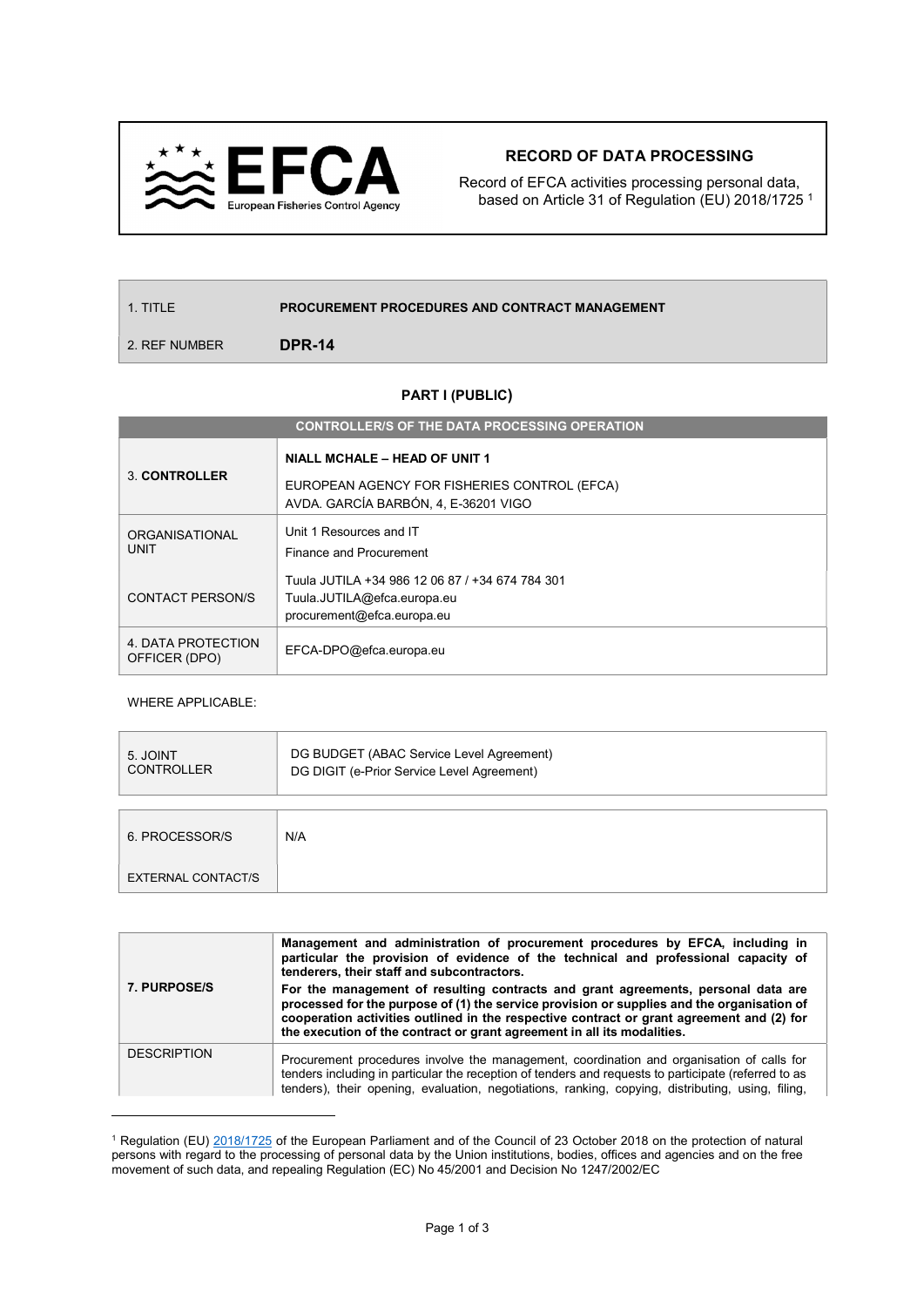|                                   | archiving and destruction. Also the preparation of the evaluation report, award decision and<br>contract, correspondence with tenderers or candidates willing to tender (ref as tenderers) and<br>the publication of results of the relevant procedure in the Official Journal of the EU and or at the<br>ECFA website.<br>In all these procedures, personal data are processed within the duration of the particular<br>procedure or if applicable up to the provision of publicity of the results of that procedure and until<br>the discharge.<br>In most cases the tenderers must provide a declaration on their honour that they are not in a<br>situation of exclusion as referred to in the Financial Regulation applicable to EFCA, and the<br>Financial Regulation applicable to the general EU budget. The Early Detection and Exclusion<br>System (EDES database).<br>Some tenderers can be legal entities of one persons (experts, translators) directly allowing the<br>identification of the natural person. Therefore, some personal data may be contained in the above<br>mentioned documents.<br>Personal data in paper format is stored in the EFCA Budget & Finance archive. Personal data in<br>electronic form is stored on servers of the EFCA's computer centre, physically under the control<br>of ICT.<br>See also DPR-29 on financial transactions and DPR-61 Calls for expression of interest |  |  |  |
|-----------------------------------|--------------------------------------------------------------------------------------------------------------------------------------------------------------------------------------------------------------------------------------------------------------------------------------------------------------------------------------------------------------------------------------------------------------------------------------------------------------------------------------------------------------------------------------------------------------------------------------------------------------------------------------------------------------------------------------------------------------------------------------------------------------------------------------------------------------------------------------------------------------------------------------------------------------------------------------------------------------------------------------------------------------------------------------------------------------------------------------------------------------------------------------------------------------------------------------------------------------------------------------------------------------------------------------------------------------------------------------------------------------------------------------------------------------------------|--|--|--|
|                                   |                                                                                                                                                                                                                                                                                                                                                                                                                                                                                                                                                                                                                                                                                                                                                                                                                                                                                                                                                                                                                                                                                                                                                                                                                                                                                                                                                                                                                          |  |  |  |
|                                   | EFCA STAFF (TA, CA, SNE)                                                                                                                                                                                                                                                                                                                                                                                                                                                                                                                                                                                                                                                                                                                                                                                                                                                                                                                                                                                                                                                                                                                                                                                                                                                                                                                                                                                                 |  |  |  |
| 8. CATEGORIES<br>OF DATA SUBJECTS | X<br>EFCA EXTERNAL STAFF, TRAINEES                                                                                                                                                                                                                                                                                                                                                                                                                                                                                                                                                                                                                                                                                                                                                                                                                                                                                                                                                                                                                                                                                                                                                                                                                                                                                                                                                                                       |  |  |  |
|                                   | X<br><b>OTHER</b>                                                                                                                                                                                                                                                                                                                                                                                                                                                                                                                                                                                                                                                                                                                                                                                                                                                                                                                                                                                                                                                                                                                                                                                                                                                                                                                                                                                                        |  |  |  |
|                                   | • Persons willing to participate in procurement procedures of EFCA                                                                                                                                                                                                                                                                                                                                                                                                                                                                                                                                                                                                                                                                                                                                                                                                                                                                                                                                                                                                                                                                                                                                                                                                                                                                                                                                                       |  |  |  |
|                                   | • Tenderers – natural persons<br>• Staff of tenderers and or                                                                                                                                                                                                                                                                                                                                                                                                                                                                                                                                                                                                                                                                                                                                                                                                                                                                                                                                                                                                                                                                                                                                                                                                                                                                                                                                                             |  |  |  |
|                                   | • Subcontractors – natural persons                                                                                                                                                                                                                                                                                                                                                                                                                                                                                                                                                                                                                                                                                                                                                                                                                                                                                                                                                                                                                                                                                                                                                                                                                                                                                                                                                                                       |  |  |  |
|                                   | • Persons concerned in the relevant contract                                                                                                                                                                                                                                                                                                                                                                                                                                                                                                                                                                                                                                                                                                                                                                                                                                                                                                                                                                                                                                                                                                                                                                                                                                                                                                                                                                             |  |  |  |
|                                   | X<br><b>NAME AND SURNAME</b>                                                                                                                                                                                                                                                                                                                                                                                                                                                                                                                                                                                                                                                                                                                                                                                                                                                                                                                                                                                                                                                                                                                                                                                                                                                                                                                                                                                             |  |  |  |
| <b>8BIS. CATEGORIES</b>           | X<br><b>CONTACT DETAILS</b>                                                                                                                                                                                                                                                                                                                                                                                                                                                                                                                                                                                                                                                                                                                                                                                                                                                                                                                                                                                                                                                                                                                                                                                                                                                                                                                                                                                              |  |  |  |
| OF PERSONAL DATA                  | EDUCATION, TRAINING, EMPLOYMENT                                                                                                                                                                                                                                                                                                                                                                                                                                                                                                                                                                                                                                                                                                                                                                                                                                                                                                                                                                                                                                                                                                                                                                                                                                                                                                                                                                                          |  |  |  |
|                                   | FAMILY, LIFESTYLE, SOCIAL CIRCUMSTANCES                                                                                                                                                                                                                                                                                                                                                                                                                                                                                                                                                                                                                                                                                                                                                                                                                                                                                                                                                                                                                                                                                                                                                                                                                                                                                                                                                                                  |  |  |  |
|                                   | X<br><b>FINANCIAL DETAILS</b>                                                                                                                                                                                                                                                                                                                                                                                                                                                                                                                                                                                                                                                                                                                                                                                                                                                                                                                                                                                                                                                                                                                                                                                                                                                                                                                                                                                            |  |  |  |
|                                   | <b>OTHER</b>                                                                                                                                                                                                                                                                                                                                                                                                                                                                                                                                                                                                                                                                                                                                                                                                                                                                                                                                                                                                                                                                                                                                                                                                                                                                                                                                                                                                             |  |  |  |
|                                   | • Name;                                                                                                                                                                                                                                                                                                                                                                                                                                                                                                                                                                                                                                                                                                                                                                                                                                                                                                                                                                                                                                                                                                                                                                                                                                                                                                                                                                                                                  |  |  |  |
|                                   | • Function;                                                                                                                                                                                                                                                                                                                                                                                                                                                                                                                                                                                                                                                                                                                                                                                                                                                                                                                                                                                                                                                                                                                                                                                                                                                                                                                                                                                                              |  |  |  |
|                                   | • Contact details (e-mail address, business telephone number, mobile telephone number, fax<br>number, postal address, company and department, country of residence, internet address);<br>• Certificates for social security contributions and taxes paid, extract from judicial records;<br>• Bank account reference (IBAN and BIC codes), VAT number;                                                                                                                                                                                                                                                                                                                                                                                                                                                                                                                                                                                                                                                                                                                                                                                                                                                                                                                                                                                                                                                                  |  |  |  |
|                                   | • Information for the evaluation of selection criteria: expertise, technical skills and languages,<br>educational background, professional experience including details on current and past<br>employment                                                                                                                                                                                                                                                                                                                                                                                                                                                                                                                                                                                                                                                                                                                                                                                                                                                                                                                                                                                                                                                                                                                                                                                                                |  |  |  |
|                                   | Since the information is often provided on CV, the tenderers, staff or subcontractors may might<br>supply additional information, which is not necessary for the purpose of procurement (such as<br>gender, age, nationality).                                                                                                                                                                                                                                                                                                                                                                                                                                                                                                                                                                                                                                                                                                                                                                                                                                                                                                                                                                                                                                                                                                                                                                                           |  |  |  |
|                                   | Data processing on implementation of contract may require other types of data as specified in<br>the relevant documents.                                                                                                                                                                                                                                                                                                                                                                                                                                                                                                                                                                                                                                                                                                                                                                                                                                                                                                                                                                                                                                                                                                                                                                                                                                                                                                 |  |  |  |
| 9. TIME LIMIT                     | For successful tenderers: files relating to tender procedures, including personal data, are<br>to be retained in the service in charge of the procedure until the procedure is finalised.<br>Tender files are retained in the archives for at least five years from the date on which the<br>European Parliament grants discharge for the budgetary year in which the contract terminates;<br>For unsuccessful tenderers: files relating to tender procedures, including personal data, are to<br>be retained in the service in charge of the procedure until the procedure is finalised.<br>Tender files are retained in the archives for at least five years from the date on which the<br>European Parliament grants discharge for the budgetary year in which the contract is signed;                                                                                                                                                                                                                                                                                                                                                                                                                                                                                                                                                                                                                                |  |  |  |
|                                   | The above limits can be extended until the end of a possible audit if one started before the end<br>of the above period. Successful tenderers: files are to be retained in the service in charge of the<br>procedure until it is finalised.                                                                                                                                                                                                                                                                                                                                                                                                                                                                                                                                                                                                                                                                                                                                                                                                                                                                                                                                                                                                                                                                                                                                                                              |  |  |  |
|                                   | X<br><b>DESIGNATED EFCA STAFF</b>                                                                                                                                                                                                                                                                                                                                                                                                                                                                                                                                                                                                                                                                                                                                                                                                                                                                                                                                                                                                                                                                                                                                                                                                                                                                                                                                                                                        |  |  |  |
| 10. RECIPIENTS                    | CONTRACTORS                                                                                                                                                                                                                                                                                                                                                                                                                                                                                                                                                                                                                                                                                                                                                                                                                                                                                                                                                                                                                                                                                                                                                                                                                                                                                                                                                                                                              |  |  |  |
|                                   | X<br>EU INSTITUTIONS AND BODIES                                                                                                                                                                                                                                                                                                                                                                                                                                                                                                                                                                                                                                                                                                                                                                                                                                                                                                                                                                                                                                                                                                                                                                                                                                                                                                                                                                                          |  |  |  |
|                                   | <b>MEMBER STATES AUTHORITIES</b>                                                                                                                                                                                                                                                                                                                                                                                                                                                                                                                                                                                                                                                                                                                                                                                                                                                                                                                                                                                                                                                                                                                                                                                                                                                                                                                                                                                         |  |  |  |
|                                   | <b>OTHER</b>                                                                                                                                                                                                                                                                                                                                                                                                                                                                                                                                                                                                                                                                                                                                                                                                                                                                                                                                                                                                                                                                                                                                                                                                                                                                                                                                                                                                             |  |  |  |